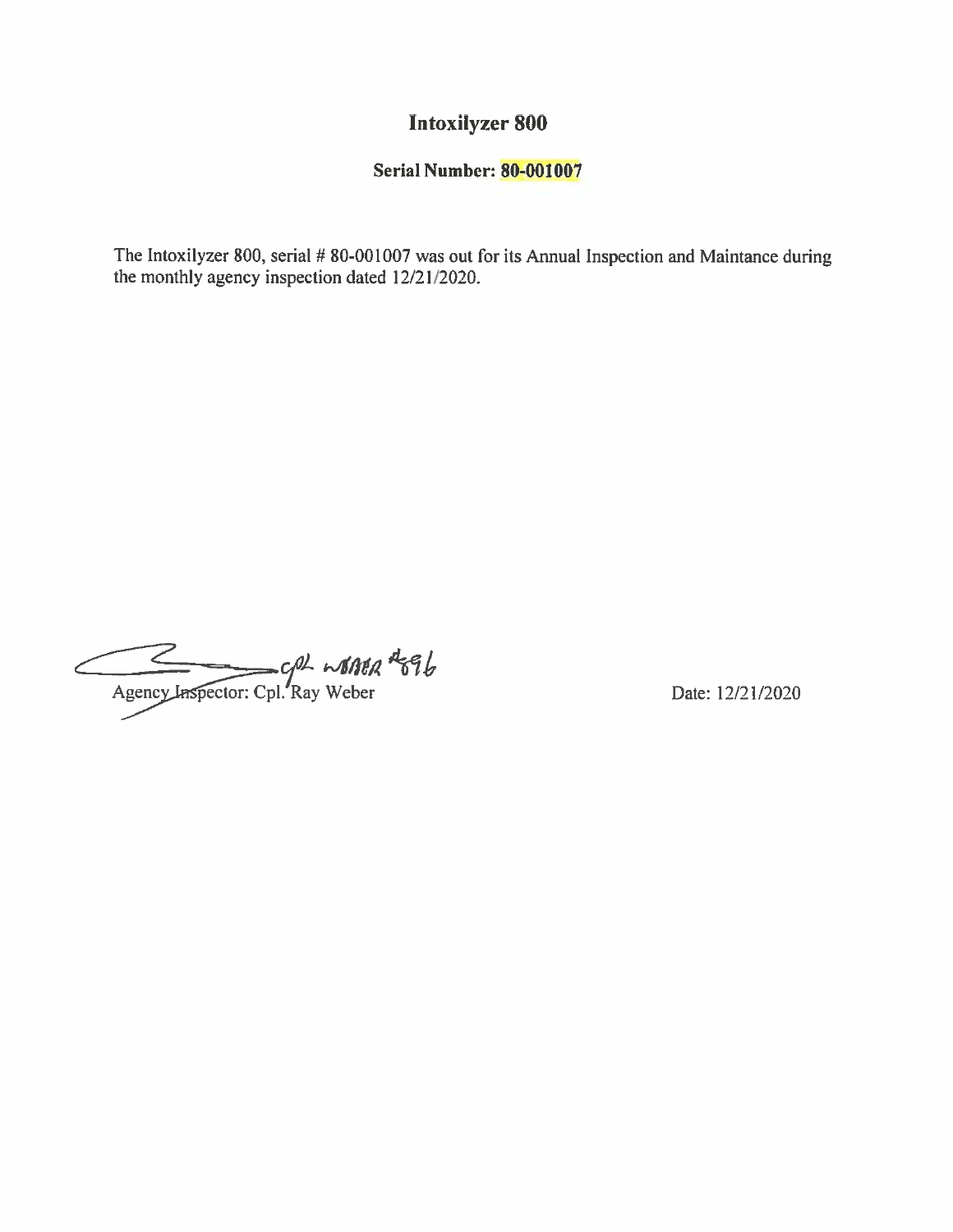### AGENCY INSPECTION REPORT - INTOXILYZER 8000

Agency: HAINES CITY PD Time of Inspection: 05:43

Date of Inspection: 11/17/2020

Serial Number: 80-001007

Software: 8100.27

| Check or Test                               | <b>YES</b> | <b>NO</b> |
|---------------------------------------------|------------|-----------|
| Date and/or Time Adjusted                   |            |           |
|                                             |            | <b>No</b> |
| Diagnostic Check (Pre-Inspection): OK       |            |           |
|                                             | <b>Yes</b> |           |
| Alcohol Free Subject Test: 0.000            |            |           |
|                                             | <b>Yes</b> |           |
| Mouth Alcohol Test: Slope Not Met           |            |           |
|                                             | Yes        |           |
| Interferent Detect Test: Interferent Detect |            |           |
|                                             | Yes        |           |
| Diagnostic Check (Post-Inspection): OK      |            |           |
|                                             | Yes        |           |

| Alcohol Free<br>Test<br>(q/210L) | $0.05q/210L$ Test<br>(q/210L)<br>Lot#:201910D<br>Exp: $10/22/2021$ | $0.08q/210L$ Test<br>(g/210L)<br>Lot#:201908B<br>Exp: $08/07/2021$ | $0.20g/210L$ Test<br>(g/210L)<br>Lot#:202005A<br>Exp: 05/12/2022 | $0.08$ g/210L<br>Dry Gas Std Test<br>(g/210L)<br>Lot#:1111579<br>Exp: 03/19/2022 |
|----------------------------------|--------------------------------------------------------------------|--------------------------------------------------------------------|------------------------------------------------------------------|----------------------------------------------------------------------------------|
| 0.000                            | 0.050                                                              | 0.081                                                              | 0.200                                                            | 0.082                                                                            |
| 0.000                            | 0.050                                                              | 0.081                                                              | 0.200                                                            | 0.083                                                                            |
| 0.000                            | 0.050                                                              | 0.082                                                              | 0.201                                                            | 0.083                                                                            |

Number of Simulators Used: 5

Remarks:

OUT OF SERVICE FOR ANNUAL INSPECTION

The above instrument complies ( X ) does not comply ( ) with Chapter 11D-8, FAC.

I certify that I hold a valid Florida Department of Law Enforcement Agency Inspector Permit and that I performed this inspection in accordance with the provisions of Chapter 11D-8, FAC.

| $H \in \mathbf{\Omega}$    | RAY M WEBER |
|----------------------------|-------------|
| Signature and Printed Name |             |
| 11/17/2020<br>Date         |             |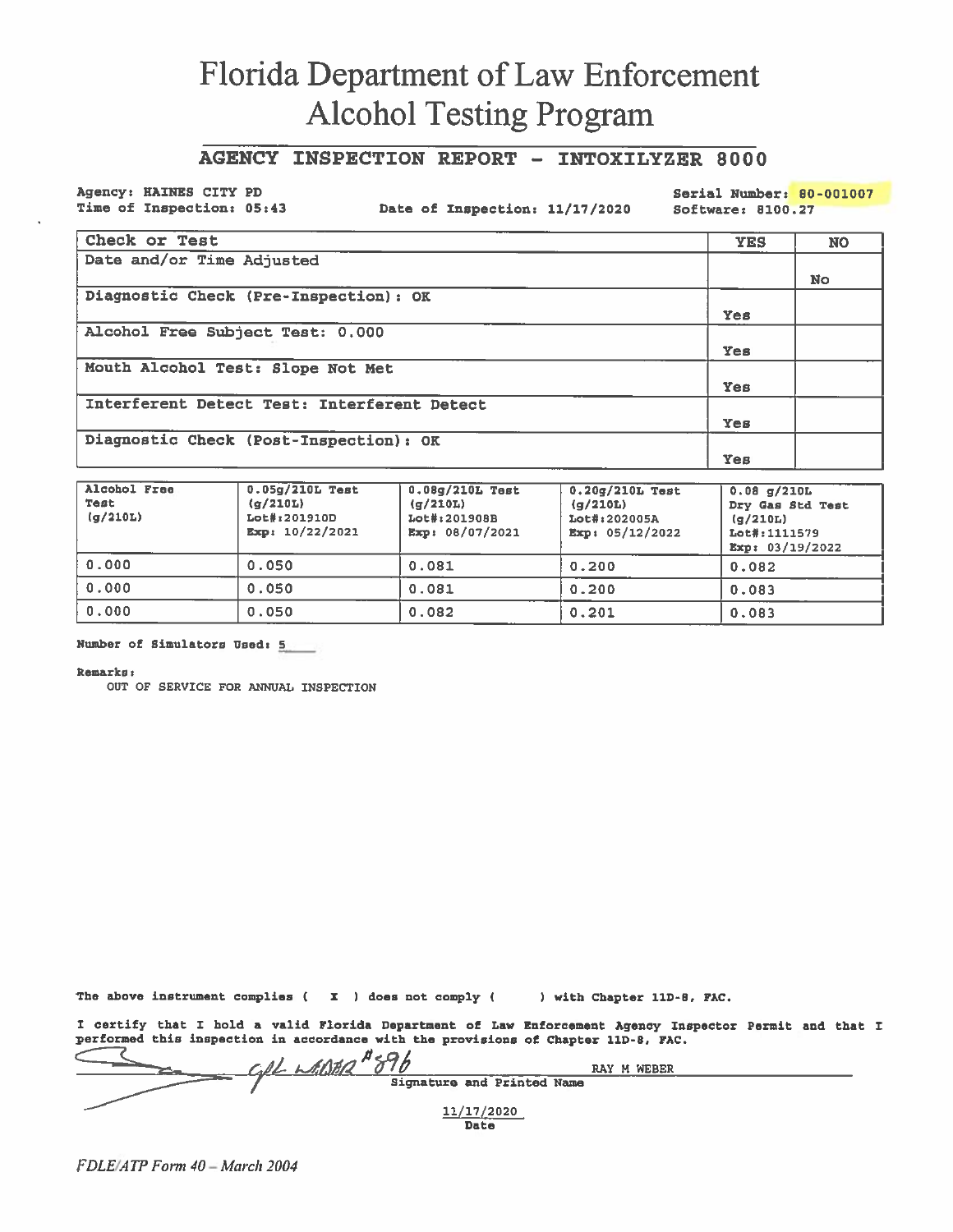#### **AGENCY INSPECTION REPORT - INTOXILYZER 8000**

Agency: HAINES CITY PD Time of Inspection: 06:49

Date of Inspection: 10/24/2020

Serial Number: 80-001007 Software: 8100.27

| Check or Test                               | <b>YES</b> | <b>NO</b> |
|---------------------------------------------|------------|-----------|
| Date and/or Time Adjusted                   |            |           |
|                                             |            | No.       |
| Diagnostic Check (Pre-Inspection): OK       |            |           |
|                                             | Yes        |           |
| Alcohol Free Subject Test: 0.000            |            |           |
|                                             | Yes        |           |
| Mouth Alcohol Test: Slope Not Met           |            |           |
|                                             | Yes        |           |
| Interferent Detect Test: Interferent Detect |            |           |
|                                             | Yes        |           |
| Diagnostic Check (Post-Inspection): OK      |            |           |
|                                             | Yes        |           |

| Alcohol Free<br>Test<br>(q/210L) | $0.05g/210L$ Test<br>(g/210L)<br>Lot#:201910D<br>Exp: $10/22/2021$ | $0.08g/210L$ Test<br>(q/210L)<br>Lot#:201908B<br>Exp: $08/07/2021$ | $0.20q/210L$ Test<br>(q/210L)<br>Lot#:202005A<br>Exp: 05/12/2022 | $0.08$ g/210L<br>Dry Gas Std Test<br>(q/210L)<br>Lot#:1111579<br>Exp: 03/19/2022 |
|----------------------------------|--------------------------------------------------------------------|--------------------------------------------------------------------|------------------------------------------------------------------|----------------------------------------------------------------------------------|
| 0.000                            | 0.050                                                              | 0.081                                                              | 0.200                                                            | 0.082                                                                            |
| 0.000                            | 0.050                                                              | 0.081                                                              | 0.200                                                            | 0.083                                                                            |
| 0.000                            | 0.051                                                              | 0.080                                                              | 0.200                                                            | 0.083                                                                            |

Number of Simulators Used: 5

**Remarks:** 

The above instrument complies ( I ) does not comply ( ) with Chapter 11D-8, FAC.

I certify that I hold a valid Florida Department of Law Enforcement Agency Inspector Permit and that I performed this inspection in accordance with the provisions of Chapter 11D-8, FAC.

H<sub>CO</sub> /<br>Signature and Printed Name 1. LJENEA RAY M WEBER  $10/24/2020$ Date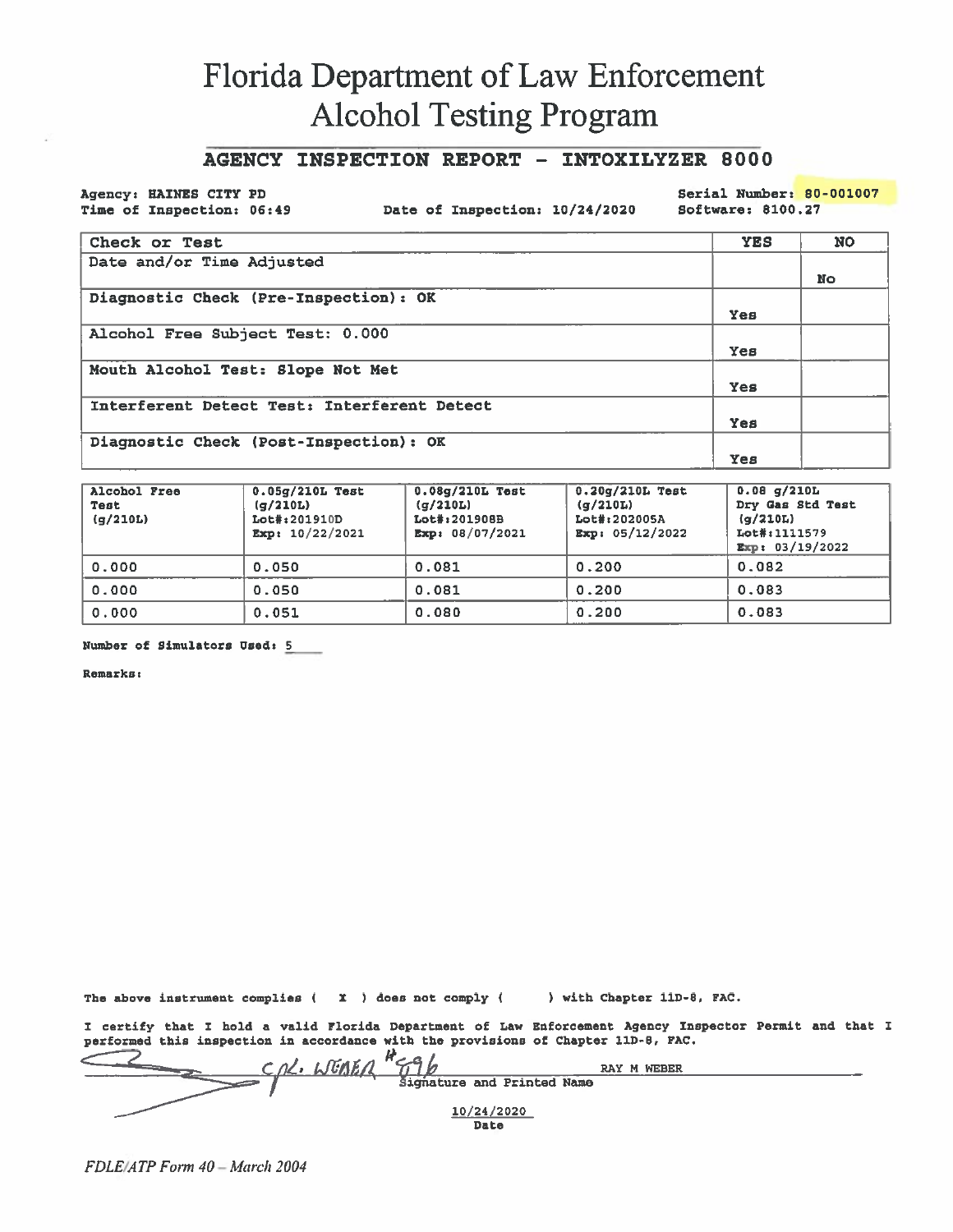

### AGENCY INSPECTION AND OTHER ELECTRONIC DATA REVIEW

| <b>Agency: Haines City Police Department</b>                                                                                                                                                                                                                                                                                                                                                                                                                                                                                                                                                                                                                                                                                                                                                                                             | Instrument Serial Number: 80-001007                                                                                                                                                                                                                                                                                                                                                                                                                                                                                                                                                 |                                                                                   |  |  |  |  |
|------------------------------------------------------------------------------------------------------------------------------------------------------------------------------------------------------------------------------------------------------------------------------------------------------------------------------------------------------------------------------------------------------------------------------------------------------------------------------------------------------------------------------------------------------------------------------------------------------------------------------------------------------------------------------------------------------------------------------------------------------------------------------------------------------------------------------------------|-------------------------------------------------------------------------------------------------------------------------------------------------------------------------------------------------------------------------------------------------------------------------------------------------------------------------------------------------------------------------------------------------------------------------------------------------------------------------------------------------------------------------------------------------------------------------------------|-----------------------------------------------------------------------------------|--|--|--|--|
| <b>AGENCY INSPECTION DATA REVIEW</b>                                                                                                                                                                                                                                                                                                                                                                                                                                                                                                                                                                                                                                                                                                                                                                                                     |                                                                                                                                                                                                                                                                                                                                                                                                                                                                                                                                                                                     |                                                                                   |  |  |  |  |
| Date of Inspection: 09/28/2020<br>Time of Inspection: 07:41:15<br><b>Agency Inspector: Ray Weber</b>                                                                                                                                                                                                                                                                                                                                                                                                                                                                                                                                                                                                                                                                                                                                     |                                                                                                                                                                                                                                                                                                                                                                                                                                                                                                                                                                                     |                                                                                   |  |  |  |  |
| Untimely/Not Received<br>Incomplete<br>Erroneous Information<br><b>Agency Inspection Discrepancy:</b><br>$\Box$<br>$\Box$<br>$\Box$                                                                                                                                                                                                                                                                                                                                                                                                                                                                                                                                                                                                                                                                                                      |                                                                                                                                                                                                                                                                                                                                                                                                                                                                                                                                                                                     |                                                                                   |  |  |  |  |
| П                                                                                                                                                                                                                                                                                                                                                                                                                                                                                                                                                                                                                                                                                                                                                                                                                                        | Procedural<br>⊠                                                                                                                                                                                                                                                                                                                                                                                                                                                                                                                                                                     | Other (Required Information Missing)                                              |  |  |  |  |
| Agency Inspection Not Conducted or Records regarding Agency Inspection have not been uploaded.<br>П                                                                                                                                                                                                                                                                                                                                                                                                                                                                                                                                                                                                                                                                                                                                      |                                                                                                                                                                                                                                                                                                                                                                                                                                                                                                                                                                                     |                                                                                   |  |  |  |  |
| Lot Number □ Expiration Date for _____<br>$\Box$                                                                                                                                                                                                                                                                                                                                                                                                                                                                                                                                                                                                                                                                                                                                                                                         |                                                                                                                                                                                                                                                                                                                                                                                                                                                                                                                                                                                     | g/ 210L □ Alcohol Reference Solution □ Dry Gas Standard is □ Incorrect □ Expired. |  |  |  |  |
| ⊠<br><b>Alcohol Free Subject Test</b><br>$\boxtimes$<br>⊠<br>0.05 g/210L Test<br>П                                                                                                                                                                                                                                                                                                                                                                                                                                                                                                                                                                                                                                                                                                                                                       | FDLE/ATP Form 39 states in part, "If a test must be repeated, the REASON must be entered when prompted and recorded in the<br>Remarks section of FDLE/ATP Form 40 Agency Inspection Report – Intoxilyzer 8000." The ⊠REASON for repeating the following<br>test(s); OR the $\boxtimes$ Possible Cause and Corrective Action Taken on the following test(s) was not recorded:<br><b>Alcohol Free Test</b><br>Mouth Alcohol Test $\Box$<br><b>Interferent Detect Test</b><br>$\Box$<br>$\Box$ 0.08 g/210L Test<br>$\Box$ 0.20 g/210L Test<br>$\Box$ 0.08 g/210L Dry Gas Standard Test |                                                                                   |  |  |  |  |
| FDLE/ATP Form 39 states in part, "If the instrument does not comply with the requirements of Chapter 11D-8, FAC, remove the<br>$\Box$<br>instrument from service and notify the Department Inspector."<br>The Department Inspector was not notified. However, the issue was satisfactorily corrected and the repeated Agency<br>П<br>Inspection complies with the requirements of Chapter 11D-8, FAC.<br>The Department Inspector was not notified. However, the repeated Agency Inspection does not comply with the<br>□<br>requirements of Chapter 11D-8, FAC and the instrument was correctly removed from evidentiary use.<br>The Department Inspector was not notified. The repeated Agency Inspection does not comply with the requirements of<br>□<br>Chapter 11D-8, FAC and the instrument was not removed from evidentiary use. |                                                                                                                                                                                                                                                                                                                                                                                                                                                                                                                                                                                     |                                                                                   |  |  |  |  |
| The Agency Inspection is noted as "Complies" when it does not comply with the requirements of Chapter 11D-8, FAC.<br>□                                                                                                                                                                                                                                                                                                                                                                                                                                                                                                                                                                                                                                                                                                                   |                                                                                                                                                                                                                                                                                                                                                                                                                                                                                                                                                                                     |                                                                                   |  |  |  |  |
| Other:<br>⊓                                                                                                                                                                                                                                                                                                                                                                                                                                                                                                                                                                                                                                                                                                                                                                                                                              |                                                                                                                                                                                                                                                                                                                                                                                                                                                                                                                                                                                     |                                                                                   |  |  |  |  |
| <b>OTHER ELECTRONIC DATA REVIEW</b>                                                                                                                                                                                                                                                                                                                                                                                                                                                                                                                                                                                                                                                                                                                                                                                                      |                                                                                                                                                                                                                                                                                                                                                                                                                                                                                                                                                                                     |                                                                                   |  |  |  |  |
| <b>Comments:</b><br><b>Login Records</b><br>$\Box$<br>The Alcohol Free Subject / Mouth Alcohol Test was repeated. The reason for the<br>Date:<br>repeated test, and any corrective action taken prior to repeating the mest, must be<br><b>Cylinder Change Records</b><br>□                                                                                                                                                                                                                                                                                                                                                                                                                                                                                                                                                              |                                                                                                                                                                                                                                                                                                                                                                                                                                                                                                                                                                                     |                                                                                   |  |  |  |  |
| included. Please see below for corrective action.<br>Date:                                                                                                                                                                                                                                                                                                                                                                                                                                                                                                                                                                                                                                                                                                                                                                               |                                                                                                                                                                                                                                                                                                                                                                                                                                                                                                                                                                                     |                                                                                   |  |  |  |  |
| <b>Control Test Records</b><br>□<br>Date:                                                                                                                                                                                                                                                                                                                                                                                                                                                                                                                                                                                                                                                                                                                                                                                                |                                                                                                                                                                                                                                                                                                                                                                                                                                                                                                                                                                                     |                                                                                   |  |  |  |  |
| <b>Diagnostic Check Records</b><br>□<br>Date:                                                                                                                                                                                                                                                                                                                                                                                                                                                                                                                                                                                                                                                                                                                                                                                            |                                                                                                                                                                                                                                                                                                                                                                                                                                                                                                                                                                                     |                                                                                   |  |  |  |  |
| <b>CORRECTIVE ACTION</b>                                                                                                                                                                                                                                                                                                                                                                                                                                                                                                                                                                                                                                                                                                                                                                                                                 |                                                                                                                                                                                                                                                                                                                                                                                                                                                                                                                                                                                     |                                                                                   |  |  |  |  |

- **Record hand-written amendments on the FDLE/ATP Form 40, Agency Inspection Report, initial and date the amendments, mark the report "AMENDED", and forward a copy to the Department Inspector by 11/12/2020 (Date).**
- Provide a written explanation regarding the referenced item(s) to the Department Inspector by \_\_\_\_\_(Date).  $\Box$
- **Upload the Agency Inspection(s).**
- **Remove the instrument from evidentiary use until otherwise directed by the Department.**
- **No action required**  $\Box$
- **Other:**

 $\text{W13} \oplus \text{W1} \qquad \qquad \text{W12} \oplus \text{W1} \qquad \qquad \text{W14} \oplus \text{W1} \qquad \qquad \text{W15} \oplus \text{W1} \oplus \text{W1} \oplus \text{W1} \oplus \text{W1} \oplus \text{W1} \oplus \text{W1} \oplus \text{W1} \oplus \text{W1} \oplus \text{W1} \oplus \text{W1} \oplus \text{W1} \oplus \text{W1} \oplus \text{W1} \oplus \text{W1} \oplus \text{W1} \oplus \text{W1} \oplus$ 

Signature of Alcohol Testing Program Staff Member **Date in the United State** Date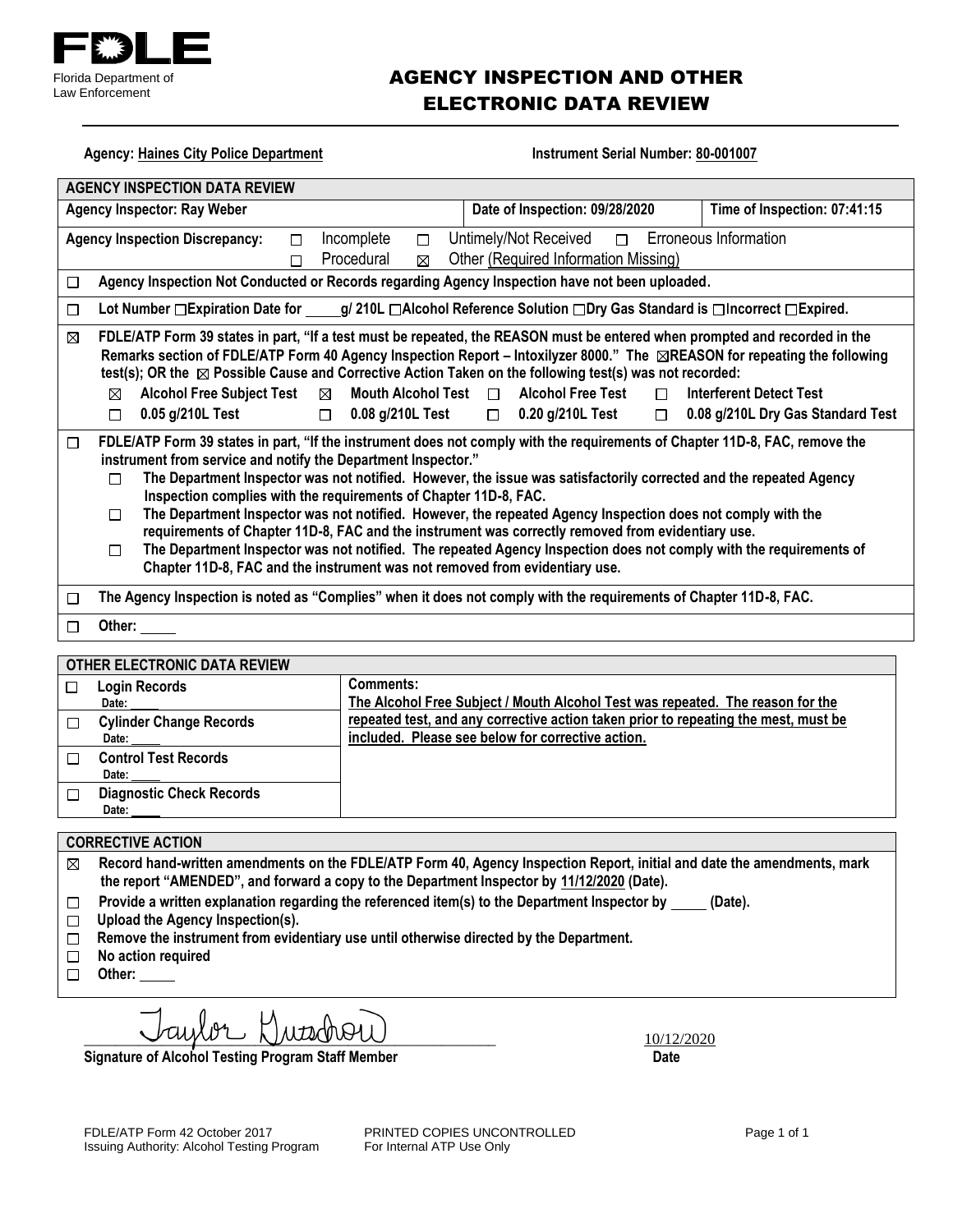#### **AGENCY INSPECTION REPORT - INTOXILYZER 8000**

Agency: HAINES CITY PD Time of Inspection: 07:41

Date of Inspection: 09/28/2020

Serial Number: 80-001007

Software: 8100.27

| Check or Test                               | <b>YES</b> | <b>NO</b> |
|---------------------------------------------|------------|-----------|
| Date and/or Time Adjusted                   |            |           |
|                                             |            | <b>No</b> |
| Diagnostic Check (Pre-Inspection): OK       |            |           |
|                                             | Yes        |           |
| Alcohol Free Subject Test: 0.000            |            |           |
|                                             | Yes        |           |
| Mouth Alcohol Test: Slope Not Met           |            |           |
|                                             | Yes        |           |
| Interferent Detect Test: Interferent Detect |            |           |
|                                             | Yes        |           |
| Diagnostic Check (Post-Inspection): OK      |            |           |
|                                             | Yes        |           |

| Alcohol Free<br>Test<br>(q/210L) | $0.05g/210L$ Test<br>(g/210L)<br>Lot#:201910D<br>Exp: $10/22/2021$ | $0.08g/210L$ Test<br>(q/210L)<br>Lot#:201908B<br>Exp: 08/07/2021 | $0.20g/210L$ Test<br>(g/210L)<br>Lot#:202005A<br>Exp: $05/12/2022$ | 0.08 q/210L<br>Dry Gas Std Test<br>(q/210L)<br>Lot#:1111579<br>Exp: $03/19/2022$ |
|----------------------------------|--------------------------------------------------------------------|------------------------------------------------------------------|--------------------------------------------------------------------|----------------------------------------------------------------------------------|
| 0.000                            | 0.051                                                              | 0.081                                                            | 0.201                                                              | 0.081                                                                            |
| 0.000                            | 0.051                                                              | 0.081                                                            | 0.201                                                              | 0.080                                                                            |
| 0.000                            | 0.051                                                              | 0.081                                                            | 0.201                                                              | 0.081                                                                            |

Number of Simulators Used: 5

#### **Remarks:**

 $A F / M A$ :

HAD TO REPEAT THE AF/MA TEST ONE TO CONDUCTING THE AF PORTON TWICE WITHOUT THE MONTH ALCOHOL SOLUPUNDURING THE MA PORTION OF THE TEST.

The above instrument complies  $(x)$  does not comply  $(x)$ ) with Chapter 11D-8, FAC.

I certify that I hold a valid Florida Department of Law Enforcement Agency Inspector Permit and that I performed this inspection in accordance with the provisions of Chapter 11D-8, FAC.

 $\frac{\beta \ell}{\mathcal{N}}$   $\frac{\beta \zeta \zeta}{\mathcal{N}}$   $\frac{\beta \zeta}{\mathcal{N}}$  signature and Printed Name RAY M WEBER  $09/28/2020$ Date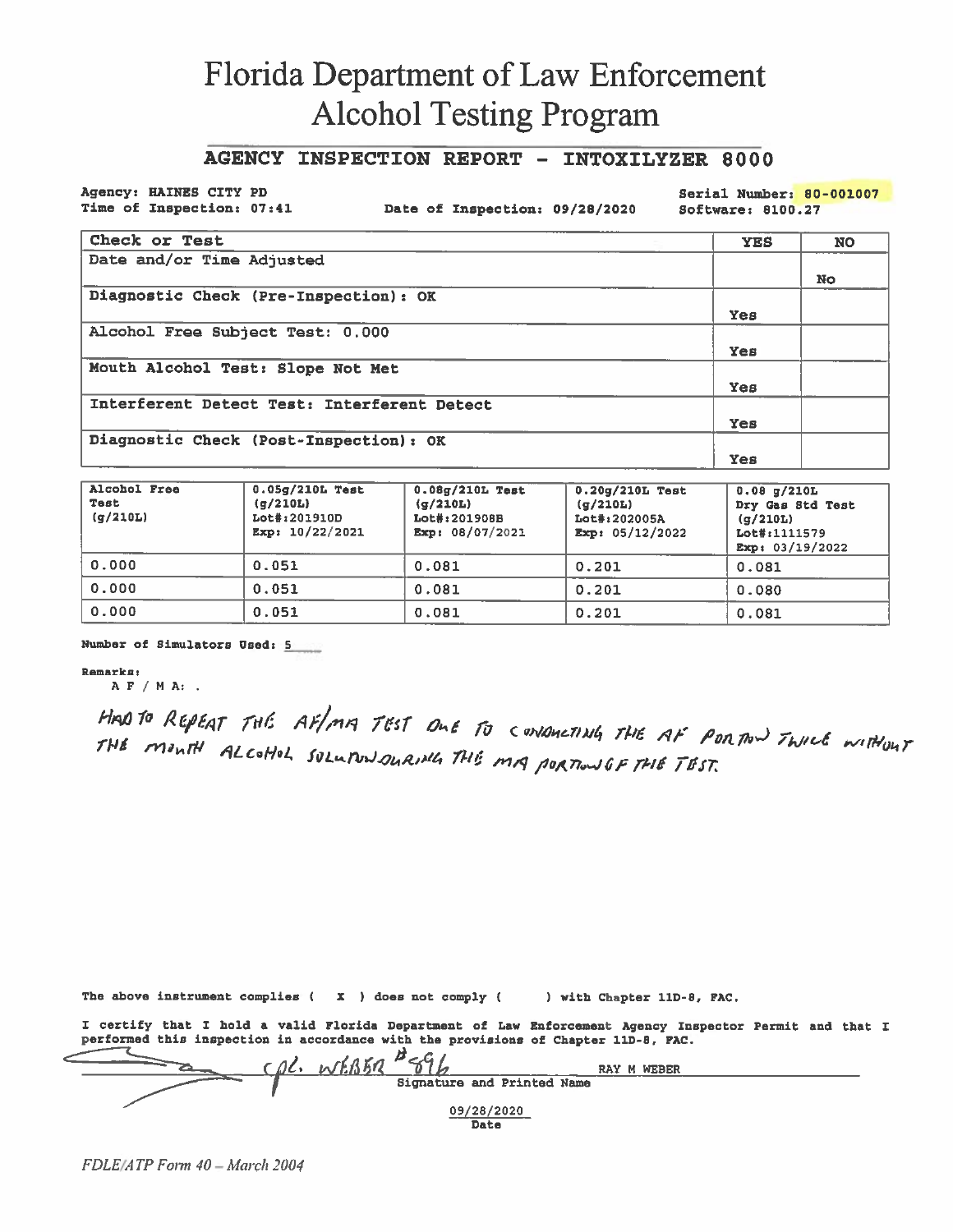#### AGENCY INSPECTION REPORT - INTOXILYZER 8000

Agency: HAINES CITY PD Time of Inspection: 06:49

Date of Inspection: 08/31/2020

Serial Number: 80-001007

Software: 8100.27

| Check or Test                               | <b>YES</b> | <b>NO</b> |
|---------------------------------------------|------------|-----------|
| Date and/or Time Adjusted                   |            |           |
|                                             |            | <b>No</b> |
| Diagnostic Check (Pre-Inspection): OK       |            |           |
|                                             | Yes        |           |
| Alcohol Free Subject Test: 0.000            |            |           |
|                                             | <b>Yes</b> |           |
| Mouth Alcohol Test: Slope Not Met           |            |           |
|                                             | Yes        |           |
| Interferent Detect Test: Interferent Detect |            |           |
|                                             | Yes        |           |
| Diagnostic Check (Post-Inspection): OK      |            |           |
|                                             | Yes        |           |

| Alcohol Free<br>Test<br>(q/210L) | $0.05g/210L$ Test<br>(q/210L)<br>Lot#:201910D<br>Exp: $10/22/2021$ | $0.08g/210L$ Test<br>(g/210L)<br>Lot#:201908B<br>Exp: $08/07/2021$ | $0.20g/210L$ Test<br>(g/210L)<br>Lot#:202005A<br>Exp: $05/12/2022$ | 0.08 q/210L<br>Dry Gas Std Test<br>(g/210L)<br>Lot#:1111579<br>Exp: $03/19/2022$ |
|----------------------------------|--------------------------------------------------------------------|--------------------------------------------------------------------|--------------------------------------------------------------------|----------------------------------------------------------------------------------|
| 0.000                            | 0.050                                                              | 0.080                                                              | 0.200                                                              | 0.082                                                                            |
| 0.000                            | 0.049                                                              | 0.080                                                              | 0.200                                                              | 0.082                                                                            |
| 0.000                            | 0.050                                                              | 0.080                                                              | 0.200                                                              | 0.082                                                                            |

Number of Simulators Used: 5

Remarks:

The above instrument complies ( $\bar{x}$ ) does not comply ( ) with Chapter 11D-8, FAC.

I certify that I hold a valid Florida Department of Law Enforcement Agency Inspector Permit and that I performed this inspection in accordance with the provisions of Chapter 11D-8, FAC. Signature and Printed Name 08/31/2020 **Data**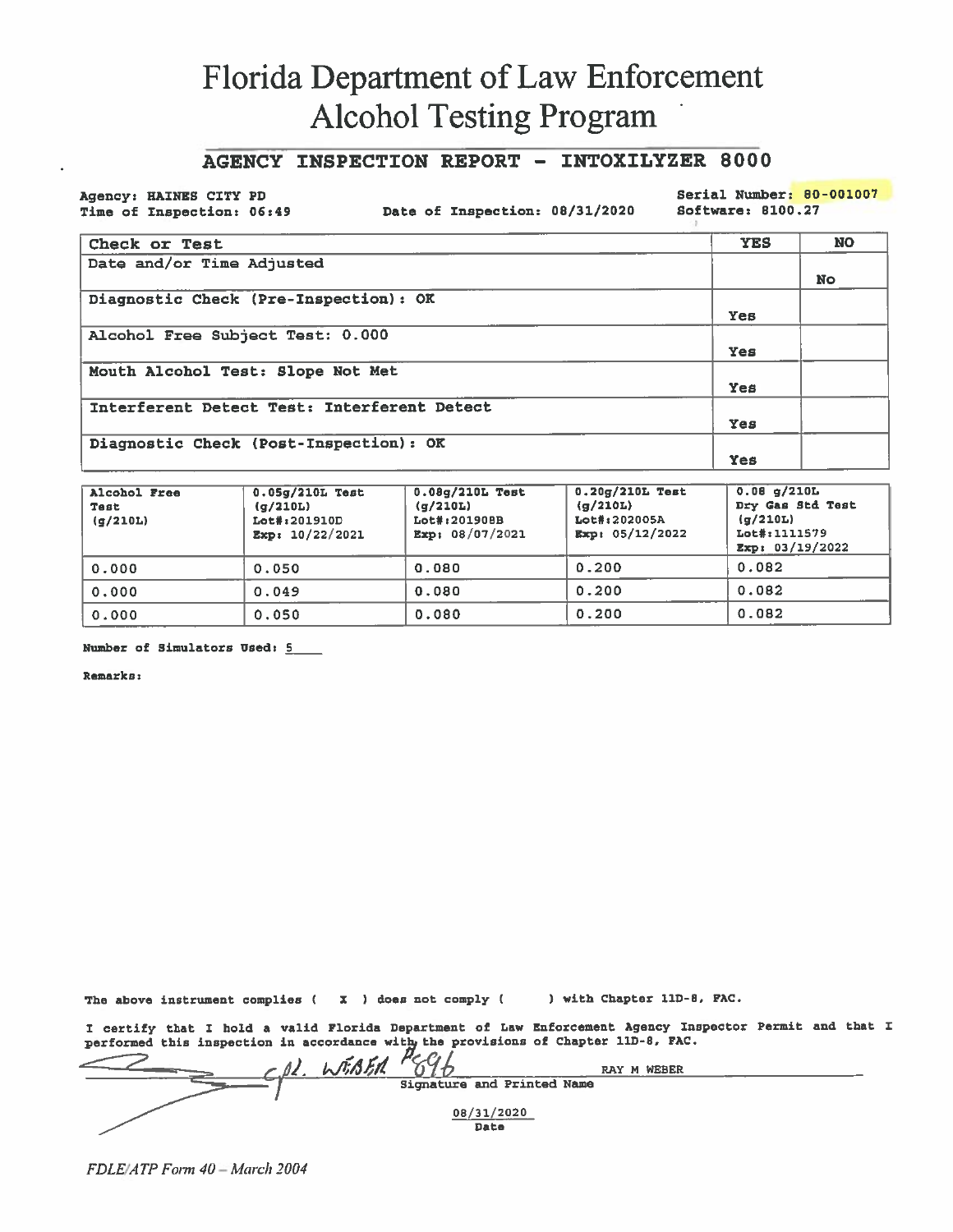#### AGENCY INSPECTION REPORT - INTOXILYZER 8000

Agency: HAINES CITY PD Time of Inspection: 03:30

Date of Inspection: 07/26/2020

Serial Number: 80-001007 Software: 8100.27

| Check or Test                               | <b>YES</b> | <b>NO</b> |
|---------------------------------------------|------------|-----------|
| Date and/or Time Adjusted                   |            |           |
|                                             |            | <b>No</b> |
| Diagnostic Check (Pre-Inspection): OK       |            |           |
|                                             | Yes        |           |
| Alcohol Free Subject Test: 0.000            |            |           |
|                                             | Yes        |           |
| Mouth Alcohol Test: Slope Not Met           |            |           |
|                                             | <b>Yes</b> |           |
| Interferent Detect Test: Interferent Detect |            |           |
|                                             | <b>Yes</b> |           |
| Diagnostic Check (Post-Inspection): OK      |            |           |
|                                             | Yes        |           |

| Alcohol Free<br>Test<br>(g/210L) | $0.05g/210L$ Test<br>(g/210L)<br>Lot#:201811C<br>$\text{Exp}: 11/13/2020$ | $0.08g/210L$ Test<br>(g/210L)<br>Lot#:201908B<br>Exp: $08/07/2021$ | $0.20q/210L$ Test<br>(g/210L)<br>Lot#:201902C<br>Exp: $02/20/2021$ | $0.08$ g/210L<br>Dry Gas Std Test<br>(q/210L)<br>Lot#:1111579<br>Exp: 03/19/2022 |
|----------------------------------|---------------------------------------------------------------------------|--------------------------------------------------------------------|--------------------------------------------------------------------|----------------------------------------------------------------------------------|
| 0.000                            | 0.050                                                                     | 0.080                                                              | 0.200                                                              | 0.083                                                                            |
| 0.000                            | 0.050                                                                     | 0.081                                                              | 0.201                                                              | 0.083                                                                            |
| 0.000                            | 0.051                                                                     | 0.081                                                              | 0.201                                                              | 0.083                                                                            |

Number of Simulators Used: 5

Remarks:

The above instrument complies ( X ) does not comply ( ) with Chapter 11D-8, FAC.

I certify that I hold a valid Florida Department of Law Enforcement Agency Inspector Permit and that I performed this inspection in accordance with the provisions of Chapter 11D-8, FAC.

 $H_{eff}$ WEBER RAY M WEBER Signature and Printed Name  $07/26/2020$ Date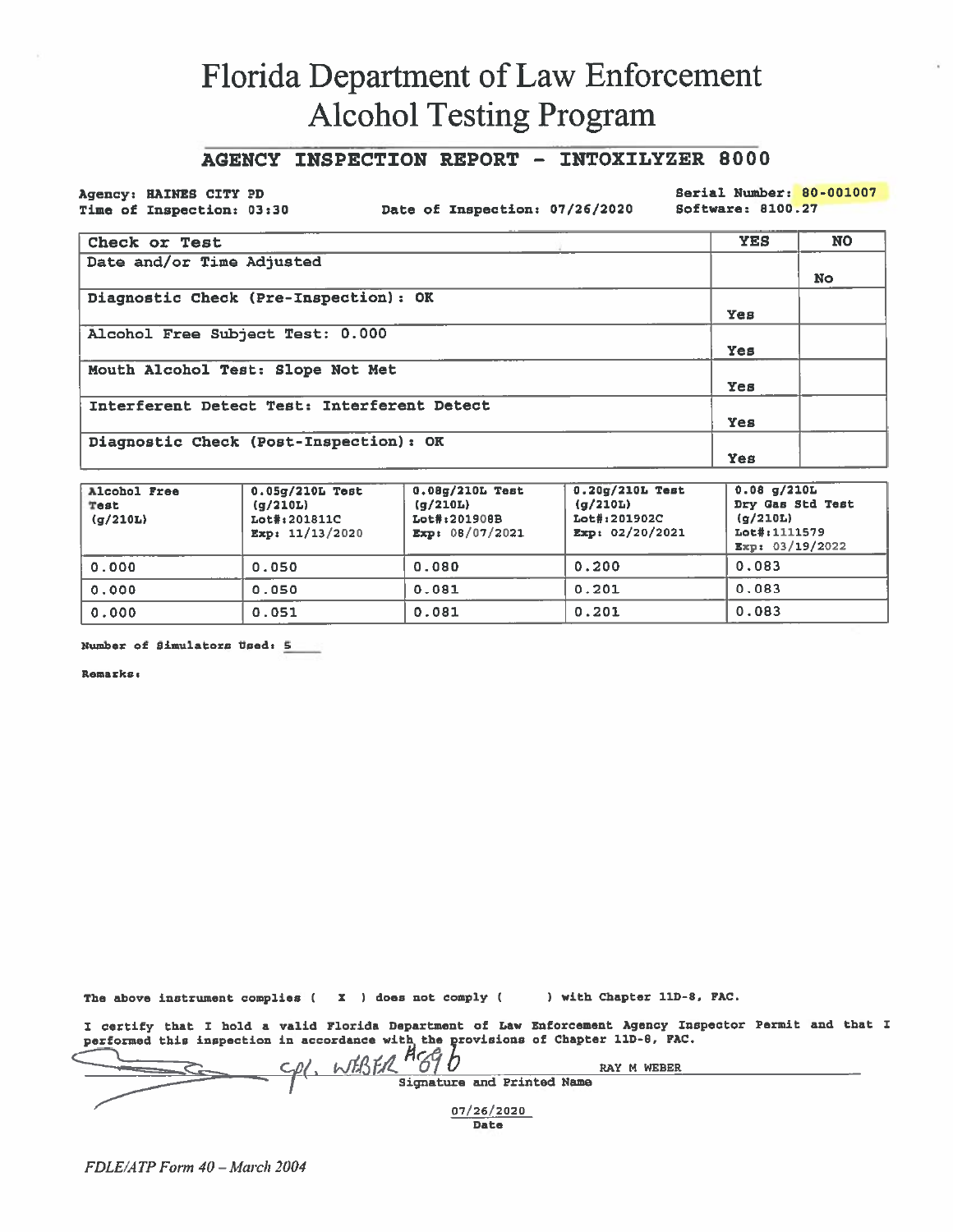#### AGENCY INSPECTION REPORT - INTOXILYZER 8000

Agency: HAINES CITY PD Time of Inspection: 10:06

Date of Inspection: 06/26/2020

Serial Number: 80-001007 Software: 8100.27

| Check or Test                               | <b>YES</b> | <b>NO</b> |
|---------------------------------------------|------------|-----------|
| Date and/or Time Adjusted                   |            |           |
|                                             |            | No.       |
| Diagnostic Check (Pre-Inspection) : OK      |            |           |
|                                             | Yes        |           |
| Alcohol Free Subject Test: 0.000            |            |           |
|                                             | <b>Yes</b> |           |
| Mouth Alcohol Test: Slope Not Met           |            |           |
|                                             | Yes        |           |
| Interferent Detect Test: Interferent Detect |            |           |
|                                             | Yes        |           |
| Diagnostic Check (Post-Inspection): OK      |            |           |
|                                             | Yes        |           |

| Alcohol Free<br>Test<br>(q/210L) | $0.05q/210L$ Test<br>(q/210L)<br>Lot#:201811C<br>Exp: 11/13/2020 | $0.08q/210L$ Test<br>(q/210L)<br>Lot#:201908B<br>Exp: $08/07/2021$ | $0.20q/210L$ Test<br>(q/210L)<br>Lot#:201902C<br>Exp: $02/20/2021$ | $0.08$ g/210L<br>Dry Gas Std Test<br>(q/210L)<br>Lot#:1111579<br>Exp: $03/19/2022$ |
|----------------------------------|------------------------------------------------------------------|--------------------------------------------------------------------|--------------------------------------------------------------------|------------------------------------------------------------------------------------|
| 0.000                            | 0.050                                                            | 0.080                                                              | 0.200                                                              | 0.082                                                                              |
| 0.000                            | 0.051                                                            | 0.081                                                              | 0.201                                                              | 0.083                                                                              |
| 0.000                            | 0.051                                                            | 0.081                                                              | 0.201                                                              | 0.083                                                                              |

Number of Simulators Used: 5

Remarks:

The above instrument complies ( $\boldsymbol{X}$ ) does not comply ( ) with Chapter 11D-8, FAC.

I certify that I hold a valid Florida Department of Law Enforcement Agency Inspector Permit and that I performed this inspection in accordance with the provisions of Chapter 11D-8, FAC.

 $\frac{H_{\leq \theta}}{2}$ K. LPBFR b RAY M WEBER Signature and Printed Name  $06/26/2020$ Date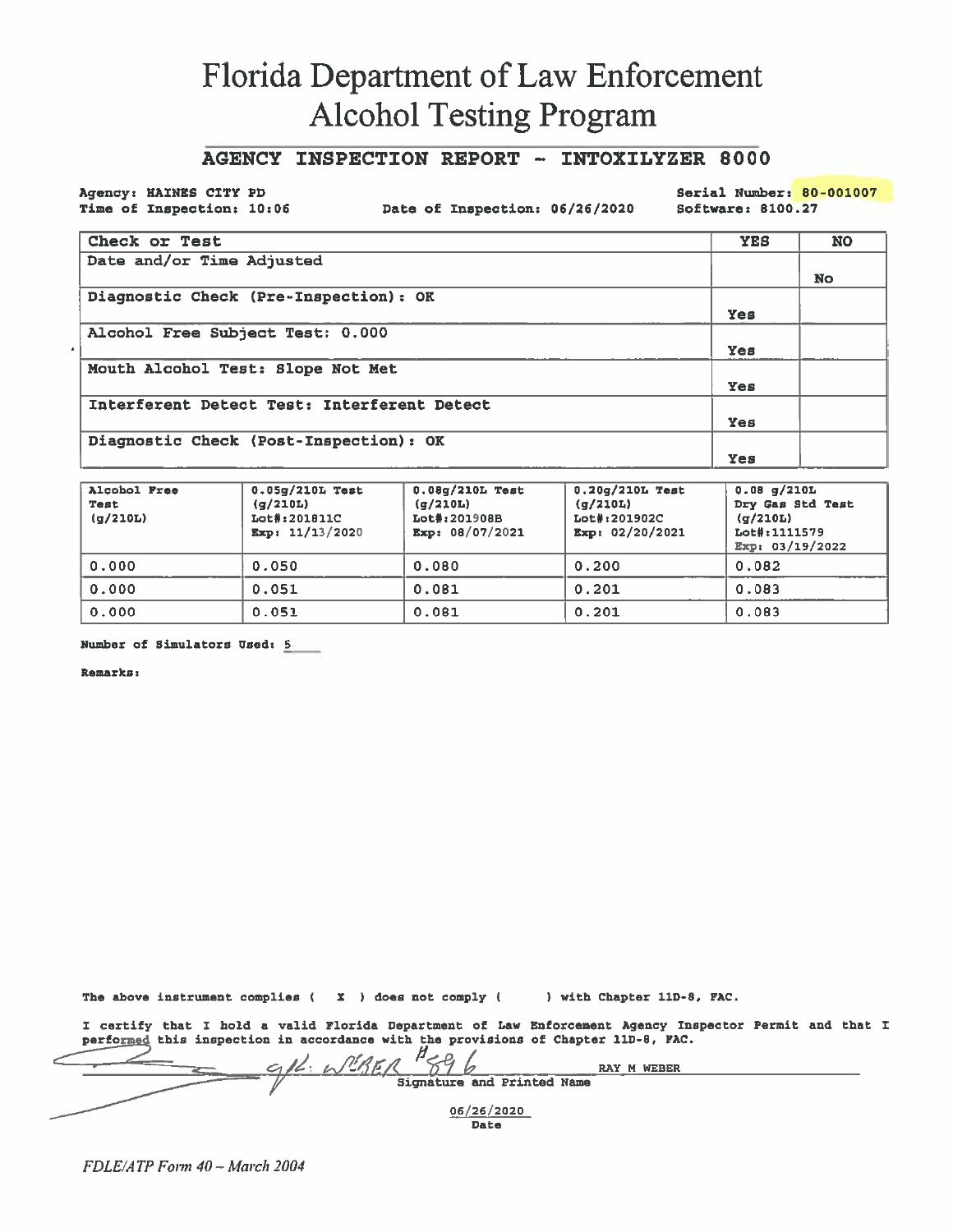### AGENCY INSPECTION REPORT - INTOXILYZER 8000

#### Agency: HAINES CITY PD Time of Inspection: 13:00

Date of Inspection: 05/28/2020

Serial Number: 80-001007 Software: 8100.27

| Check or Test                               | <b>YES</b> | <b>NO</b> |
|---------------------------------------------|------------|-----------|
| Date and/or Time Adjusted                   |            |           |
|                                             |            | <b>No</b> |
| Diagnostic Check (Pre-Inspection): OK       |            |           |
|                                             | Yes        |           |
| Alcohol Free Subject Test: 0.000            |            |           |
|                                             | <b>Yes</b> |           |
| Mouth Alcohol Test: Slope Not Met           |            |           |
|                                             | Yes        |           |
| Interferent Detect Test: Interferent Detect |            |           |
|                                             | Yes        |           |
| Diagnostic Check (Post-Inspection): OK      |            |           |
|                                             | Yes        |           |

| Alcohol Free<br>Test<br>(g/210L) | $0.05g/210L$ Test<br>(q/210L)<br>Lot#:201811C<br>Exp: $11/13/2020$ | $0.08g/210L$ Test<br>(g/210L)<br>Lot#:201908B<br>Exp: $08/07/2021$ | $0.20g/210L$ Test<br>(g/210L)<br>Lot#:201902C<br>Exp: 02/20/2021 | $0.08$ g/210L<br>Dry Gas Std Test<br>(q/210L)<br>Lot#:1111579<br>Exp: $03/19/2022$ |
|----------------------------------|--------------------------------------------------------------------|--------------------------------------------------------------------|------------------------------------------------------------------|------------------------------------------------------------------------------------|
| 0.000                            | 0.051                                                              | 0.080                                                              | 0.200                                                            | 0.083                                                                              |
| 0.000                            | 0.051                                                              | 0.080                                                              | 0.201                                                            | 0.083                                                                              |
| 0.000                            | 0.052                                                              | 0.080                                                              | 0.201                                                            | 0.083                                                                              |

Number of Simulators Used: 5

Remarks:

The above instrument complies ( X ) does not comply ( ) with Chapter 11D-8, FAC.

I certify that I hold a valid Florida Department of Law Enforcement Agency Inspector Permit and that I performed this inspection in accordance with the provisions of Chapter 11D-8, FAC.

| $\sigma$ $\sim$ $\sigma$<br>TA FO | RAY M WEBER                |  |
|-----------------------------------|----------------------------|--|
|                                   | Signature and Printed Name |  |
| 05/28/2020<br>Date                |                            |  |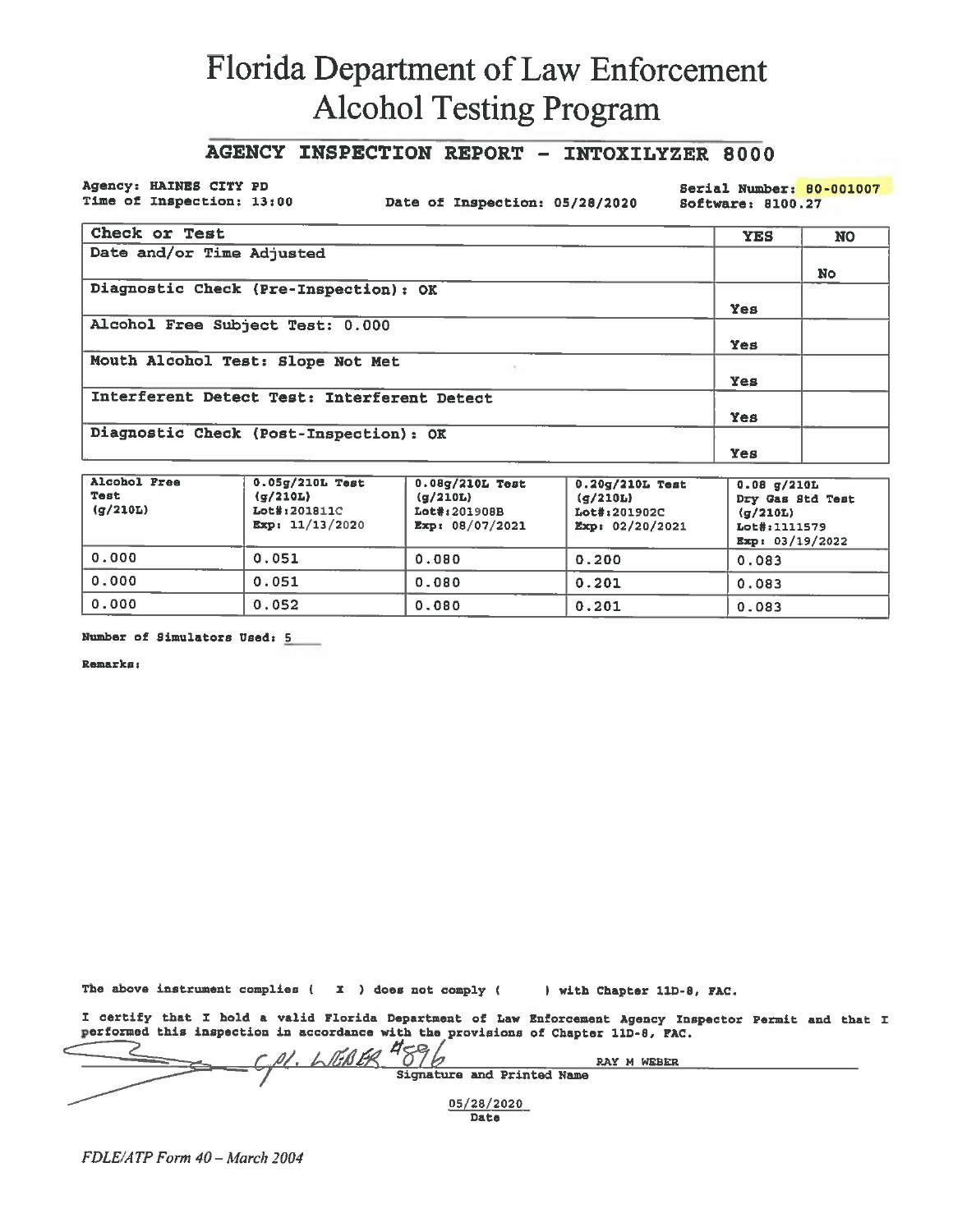### **AGENCY INSPECTION REPORT - INTOXILYZER 8000**

Agency: HAINES CITY PD Time of Inspection: 11:23

Date of Inspection: 04/24/2020

Serial Number: 80-001007 Software: 8100.27

| Check or Test                               | <b>YES</b> | <b>NO</b> |
|---------------------------------------------|------------|-----------|
| Date and/or Time Adjusted                   |            |           |
|                                             |            | No.       |
| Diagnostic Check (Pre-Inspection): OK       |            |           |
|                                             | Yes        |           |
| Alcohol Free Subject Test: 0.000            |            |           |
|                                             | Yes        |           |
| Mouth Alcohol Test: Slope Not Met           |            |           |
|                                             | Yes        |           |
| Interferent Detect Test: Interferent Detect |            |           |
|                                             | Yes        |           |
| Diagnostic Check (Post-Inspection): OK      |            |           |
|                                             | Yes        |           |

| Alcohol Free<br>Test<br>(q/210L) | $0.05g/210L$ Test<br>(g/210L)<br>Lot#:201811C<br>Exp: $11/13/2020$ | $0.08q/210L$ Test<br>(q/210L)<br>Lot#:201908B<br>Exp: 08/07/2021 | $0.20q/210L$ Test<br>(q/210L)<br>Lot#:201902C<br>Exp: $02/20/2021$ | $0.08$ g/210L<br>Dry Gas Std Test<br>(g/210L)<br>Lot#:1111579<br>Exp: $03/19/2022$ |
|----------------------------------|--------------------------------------------------------------------|------------------------------------------------------------------|--------------------------------------------------------------------|------------------------------------------------------------------------------------|
| 0.000                            | 0.052                                                              | 0.081                                                            | 0.202                                                              | 0.083                                                                              |
| 0.000                            | 0.052                                                              | 0.082                                                            | 0.202                                                              | 0.082                                                                              |
| 0.000                            | 0.052                                                              | 0.082                                                            | 0.202                                                              | 0.082                                                                              |

Number of Simulators Used: 5

**Remarks:** 

The above instrument complies ( X ) does not comply ( ) with Chapter 11D-8, FAC.

I certify that I hold a valid Florida Department of Law Enforcement Agency Inspector Permit and that I performed this inspection in accordance with the provisions of Chapter 11D-8, FAC.  $\mu_{\text{c}}$   $\mu_{\text{c}}$ 

|  | WEBER<br>RAY M             |  |
|--|----------------------------|--|
|  | Signature and Printed Name |  |
|  |                            |  |
|  | 04/24/2020                 |  |
|  | Date                       |  |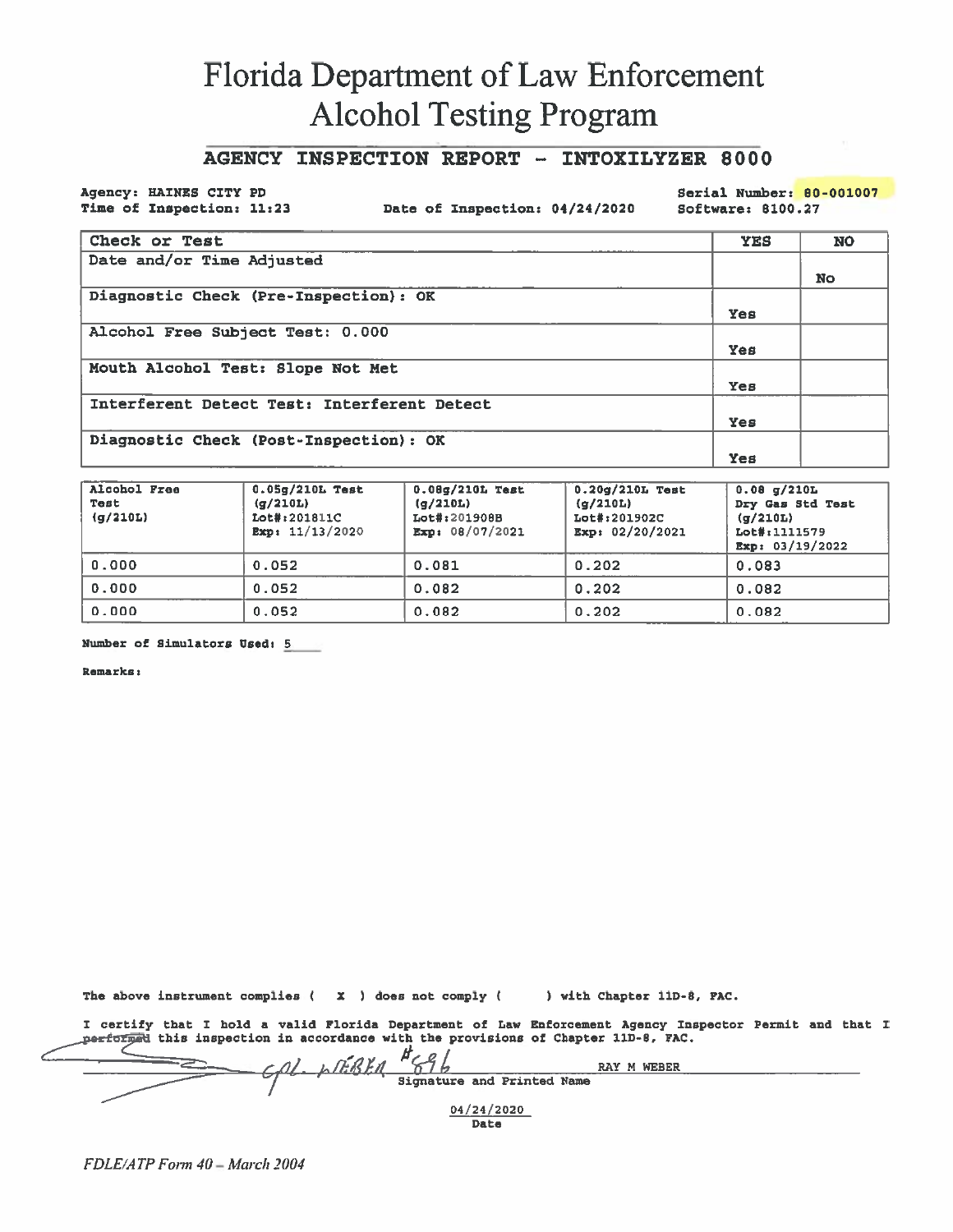### AGENCY INSPECTION REPORT - INTOXILYZER 8000

Agency: HAINES CITY PD Time of Inspection: 09:10

Date of Inspection: 03/31/2020

Serial Number: 80-001007 Software: 8100.27

| Check or Test                               | <b>YES</b> | <b>NO</b> |
|---------------------------------------------|------------|-----------|
| Date and/or Time Adjusted                   |            |           |
|                                             |            | <b>No</b> |
| Diagnostic Check (Pre-Inspection): OK       |            |           |
|                                             | Yes        |           |
| Alcohol Free Subject Test: 0.000            |            |           |
|                                             | Yes        |           |
| Mouth Alcohol Test: Slope Not Met           |            |           |
|                                             | <b>Yes</b> |           |
| Interferent Detect Test: Interferent Detect |            |           |
|                                             | Yes        |           |
| Diagnostic Check (Post-Inspection): OK      |            |           |
|                                             | Yes        |           |

| Alcohol Free<br>Test<br>(g/210L) | $0.05g/210L$ Test<br>(g/210L)<br>Lot#:201811C<br>Exp: $11/13/2020$ | $0.08q/210L$ Test<br>(g/210L)<br>Lot#:201908B<br>Exp: 08/07/2021 | $0.20g/210L$ Test<br>(g/210L)<br>Lot#:201902C<br>Exp: $02/20/2021$ | $0.08$ g/210L<br>Dry Gas Std Test<br>(q/210L)<br>Lot#:1111579<br>Exp: 03/19/2022 |
|----------------------------------|--------------------------------------------------------------------|------------------------------------------------------------------|--------------------------------------------------------------------|----------------------------------------------------------------------------------|
| 0.000                            | 0.051                                                              | 0.081                                                            | 0.200                                                              | 0.082                                                                            |
| 0.000                            | 0.051                                                              | 0.080                                                            | 0.200                                                              | 0.082                                                                            |
| 0.000                            | 0.051                                                              | 0.081                                                            | 0.201                                                              | 0.082                                                                            |

Number of Simulators Used: 5

**Remarks:** 

The above instrument complies ( $\boldsymbol{X}$ ) does not comply () with Chapter 11D-8, FAC.

I certify that I hold a valid Florida Department of Law Enforcement Agency Inspector Permit and that I performed this inspection in accordance with the provisions of Chapter 11D-8, FAC.

| $H \sim H$                 | <b>RAY M WEBER</b> |  |
|----------------------------|--------------------|--|
| Signature and Printed Name |                    |  |
| 03/31/2020<br>Date         |                    |  |